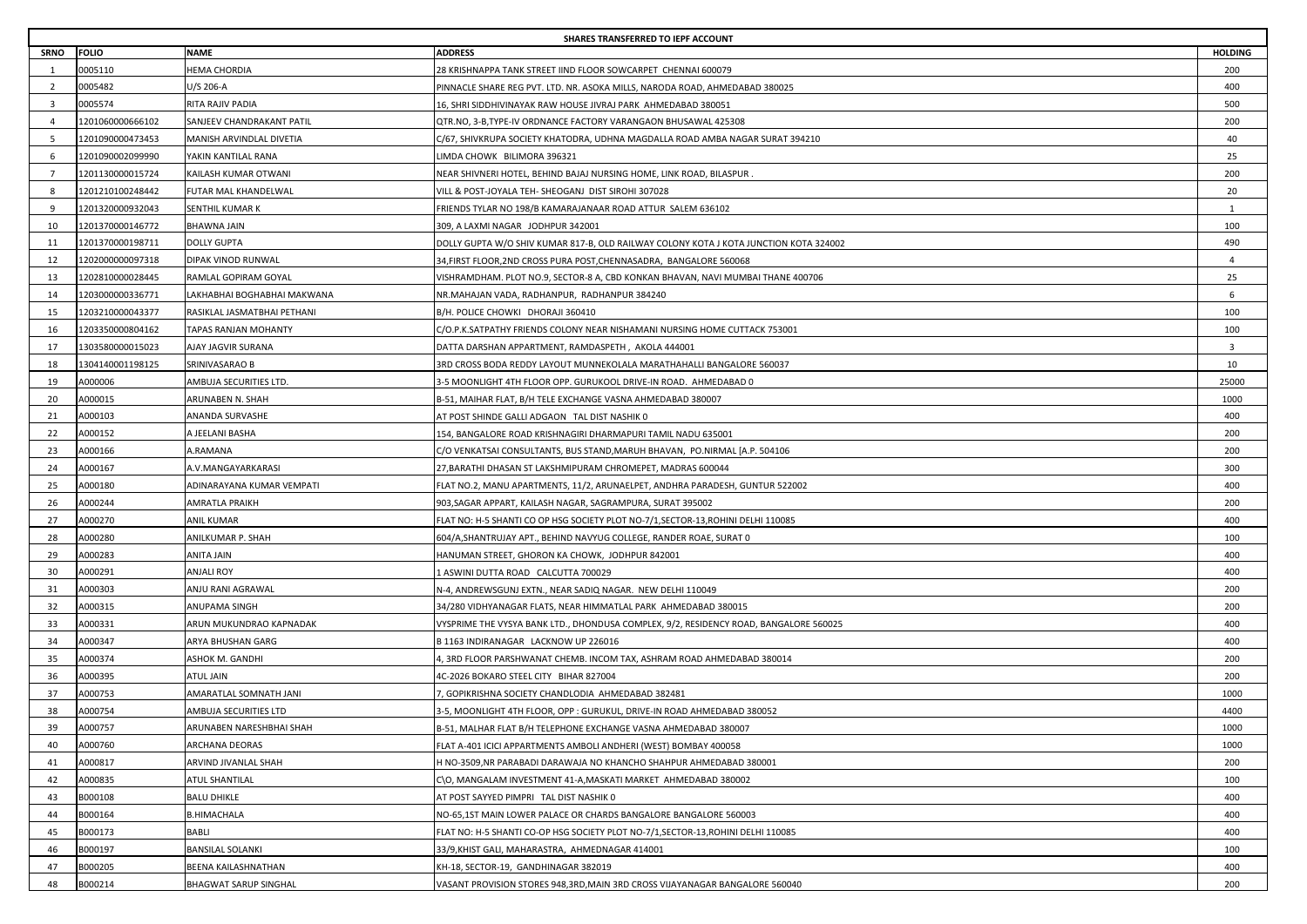|             | SHARES TRANSFERRED TO IEPF ACCOUNT |                                 |                                                                                           |                |  |
|-------------|------------------------------------|---------------------------------|-------------------------------------------------------------------------------------------|----------------|--|
| <b>SRNO</b> | <b>FOLIO</b>                       | NAME                            | <b>ADDRESS</b>                                                                            | <b>HOLDING</b> |  |
| 49          | B000219                            | BHALCHANDRA BHAGAT              | 1504, JOSHI STREET , MAMUNAYAKS POLE, KALUPUR AHMEDABAD 380001                            | 200            |  |
| 50          | B000225                            | BHARAT I. PRAJAPATI             | 32, MITRA MILAN, MIRAMBIKA ROAD, NARANPURA, AHMEDABAD 380013                              | 100            |  |
| 51          | B000238                            | BHARAT R SHAH                   | B204 DIAMON APT B/H DIAMOND CINEMA BORIVLI (W) BOMBAY 400092                              | 200            |  |
| 52          | B000771                            | BHUPENDRABHAI B PANCHAL         | 923, LUNSAWAD GOLWAD DARIAPUR AHMEDABAD 380001                                            | 2400           |  |
| 53          | B000774                            | BHAVESH GAMBHIRDAS SHAH         | C/O.BHAVESH SHAH & CO. 213, BLUE CHIP SAYAJIGUNJ BARODA 390005                            | 200            |  |
| 54          | C000160                            | C.P. ASHOK                      | C-103, SARANSH APTS., 34, PATPAR GANJ, DELHI 110092                                       | 400            |  |
| 55          | C000166                            | CHALANAIAH UPPALA               | UPPUGUNDUR (PO), PRAKASAM DIST., UPPUGUNDUR 523186                                        | 400            |  |
| 56          | C000172                            | CHAMPALAL D. JAIN               | , SAMBIAR STREET, 2ND FLOOR. MADRAS 600001                                                | 400            |  |
| 57          | C000191                            | CHANDRAKANTA THAKKAR            | C/O.B-501,VIJAY PLAZA, OPP.ABAD DAIRY, KANKARIA, AHMEDABAD 380022                         | 200            |  |
| 58          | C000212                            | CHETHANA SUDHIR                 | 149, 10TH CROSS INDIRANAGAR ISTAGE BANGALORE BANGALORE 560038                             | 200            |  |
| 59          | C000225                            | CHINNA PEDDI REDDY AVULA        | 4/1559-2, SUPAR BAZAR ROAD, PRODDATURY CUDDAPAH A.P. 516360                               | 200            |  |
| 60          | C000230                            | CHIRAG B SHAH                   | B-A 104, NANDDHAM OPP J P XEROX BORIVLI (W) BOMBAY 400092                                 | 200            |  |
| 61          | C000236                            | CHITRA VELAYUDH                 | 471, 1ST FLOOR, 22ND CROSS, 13TH MAIN BANASHANKAR-2ND STAG BANGALORE 560070               | 400            |  |
| 62          | C000751                            | CHAMANLAL R BEHR                | 24/3, GORE GAON PARK PUNE 411001                                                          | 500            |  |
| 63          | C000755                            | CHANDRIKA K JOSHI               | I, NEW VIVEKANAND MARKET MAIN BAZAR SAVAR KUNDLA 364515                                   | 400            |  |
| 64          | C000760                            | CHETNABEN SHAH                  | A / 08 AITI APARTMENT, OPP.KONAK-KRISHMA TOWERS VASTRAPUR AHMEDABAD 380015                | 100            |  |
| 65          | C000766                            | CHETAN S SABLE                  | 6, NILESH APARTMENT NEAR NARAYAN NAGAR POST OFFICE PALDI AHMEDABAD 380007                 | 100            |  |
| 66          | D000102                            | <b>DEVIDAS MALODE</b>           | AT POST ADGAON TAL DIST NASHIK 0                                                          | 200            |  |
| 67          | D000157                            | D. SUNIL KUMAR                  | 52 PORTUGUESE CHURCH STREET MADRAS 600001                                                 | 400            |  |
| 68          | D000162                            | DAMJIBHAI D. SHAH               | 45, JUBILEE COLONY BHUJ-KUTCH 370001                                                      | 400            |  |
| 69          | D000177                            | DAXA J. BORADIA                 | KAHAN COTTON CO., PARA, GUJ., BOTAD 364710                                                | 200            |  |
| 70          | D000208                            | <b>DEVENDRA THAKUR</b>          | DEVASHRAM KAILASH ENCLAVE SHIVPURI [N.G.] 0                                               | 600            |  |
| 71          | D000240                            | <b>DILIP V PATEL</b>            | 12-A RAMESHWAR SOC. B/H ANANDWADI BUS STOP ISANPURROAD, AHMEDABAD AHMEDABAD 382443        | 200            |  |
| 72          | D000261                            | DIPTIBEN MODI                   | FCELLER, MAHAVIR CHEMBERS, SALAPOSE ROAD, AHMEDABAD 380001                                | 400            |  |
| 73          | D000778                            | DARSHANA Y SHAH                 | S/6, ANUPAM-I, NR.ST. XAVIERS LADIES HOSTEL NAVRANGPURA AHMEDABAD 380009                  | 2600           |  |
| 74          | D000779                            | DARSHANA Y SHAH                 | S/6, ANUPAM I NR. ST. XAVIERS LADIES HOSTEL NAVRANGPURA AHMEDABAD 380009                  | 1400           |  |
| 75          | D000788                            | DIPALIBEN NITINKUMAR SHAH       | 95, SHARDANAGAR SOCIETY OPP. VIKAS GRUH PALDI AHMEDABAD 380007                            | 2000           |  |
| 76          | D000801                            | DIWAKAR LADHA                   | MOHAN BHAWAN 409, FIRST C ROAD SARDARPURA JODHPUR(RAJ) 342001                             | 400            |  |
| 77          | E000151                            | E RAMESH                        | SHREE BRINDAVAN 4TH CROSS SIDDAGANGA EXTN TUMKUR 572102                                   | 200            |  |
| 78          | F000153                            | FAST TRACK TRADE FINVEST LTD.   | 34, CHANDRALOK, AAREY ROAD, GOREGAON[W] BOMBAY 400062                                     | 600            |  |
| 79          | G000105                            | GIGIMON K JACOB                 | 3RD FLOOR KASHMIRA CHAMBERS B/H GUJARAT HIGH COURT NAVRANGPURA AHMEDABAD 380009           | 400            |  |
| 80          | G000155                            | G. SEGAR                        | 12, M.C.M. GARDEN, 2ND LANE OLD WASERMENPET MADRAS 600021                                 | 200            |  |
| 81          | G000175                            | <b>GEEETHA RAMJEE</b>           | AL-106, 3RD STREET,TREET, 11TH MAIN ROAD, ANNA NAGAR. MADRAS. 600040                      | 200            |  |
| 82          | G000183                            | GEETA MOTWANI                   | PLY PALACE. LAXMI COMPLEX LALWANI PRESS ROAD BHOPAL(M.P.) BHOPAL(M.P.) 462001             | 200            |  |
| 83          | G000187                            | GHANSHAMDAS TIWARI              | 2321, BALAJI MANDIR, TAPIDAS LANE, ADAT BAZAR, (M.S.), AHMEDNAGAR 414001                  | 200            |  |
| 84          | G000191                            | GHISULAL L. KOTHARI             | , SRIPATH BHAWAN, WADIA STREET, TARDEO, BOMBAY 400034                                     | 200            |  |
| 85          | G000201                            | <b>GITABEN PATEL</b>            | 3,TULIP FLAT,NR.HOTEL SHAHIBAG GIRDHARNAGAR ,SHAHIBAG, B/H SBI SHAHIBAG AHMEDABAD 380004  | 200            |  |
| 86          | G000203                            | GLEN GONSALVES                  | 123, PUSHP SHELTER FLAT -6, 10TH ROAD KHAR (W) BOMBAY 400052                              | 2600           |  |
| 87          | G000206                            | <b>GOKUL MANI</b>               | AD-83/2, 5TH AVENUE ANNA NAGAR MADRAS 600040                                              | 100            |  |
| 88          | G000214                            | <b>GOPALDAS LEKHRAJ MIRPURI</b> | 5.HARIDWAR BLDG 2/F PADAMJI COMPOUND PUNE 411002                                          | 200            |  |
| 89          | G000226                            | <b>GRACE JOSEPH</b>             | GRACE VILLA, 75, SHIVASHISH, BOPAL, AHMEDABAD 380058                                      | 200            |  |
| 90          | G000237                            | GURINDER SINGH                  | A B, MIG FLAT, RAJOURI GARDEN, NEW DELHI 110027                                           | 400            |  |
| 91          | G000752                            | <b>GAURI P ROHRA</b>            | 27, NEW FRUIT MARKET NR. VIJAY MILLS NARODA ROAD AHMEDABAD 380025                         | 600            |  |
| 92          | G000755                            | GOPAL N SHUKLA                  | 1460, TODAS STREET SETHS POLE MANDVIS POLE AHMEDABAD 380001                               | 200            |  |
| 93          | G000760                            | GOPALBHAI NANJIBHAI PATEL       | CAPITAL COLONY CAPITAL PACKAGING PVT LTD PLOT NO.122,GIDC,CHHATRAL TAL:KALOL - DIS 0      | 200            |  |
| 94          | G000775                            | GITABEN POPATBHAI PATEL         | NEW BAPUNAGAR BLOCK NO.794/5890 GUJARAT HOUSING BOARD AHMEDABAD 380024                    | 1000           |  |
| 95          | G000794                            | GOPALBHAI PATEL                 | 122, GIDC CAPITAL PACKAGING PVT LTD CAPITAL COLONY TALUKO-KALOL, DIST. MEHSANA CHHATRAL 0 | 500            |  |
| 96          | H000157                            | H. D. RAVI                      | C/O Y.S.SRIDHAR, NO.527 BANASHANKARI 2ND STAGE BAGLORE BANGALORE 560070                   | 200            |  |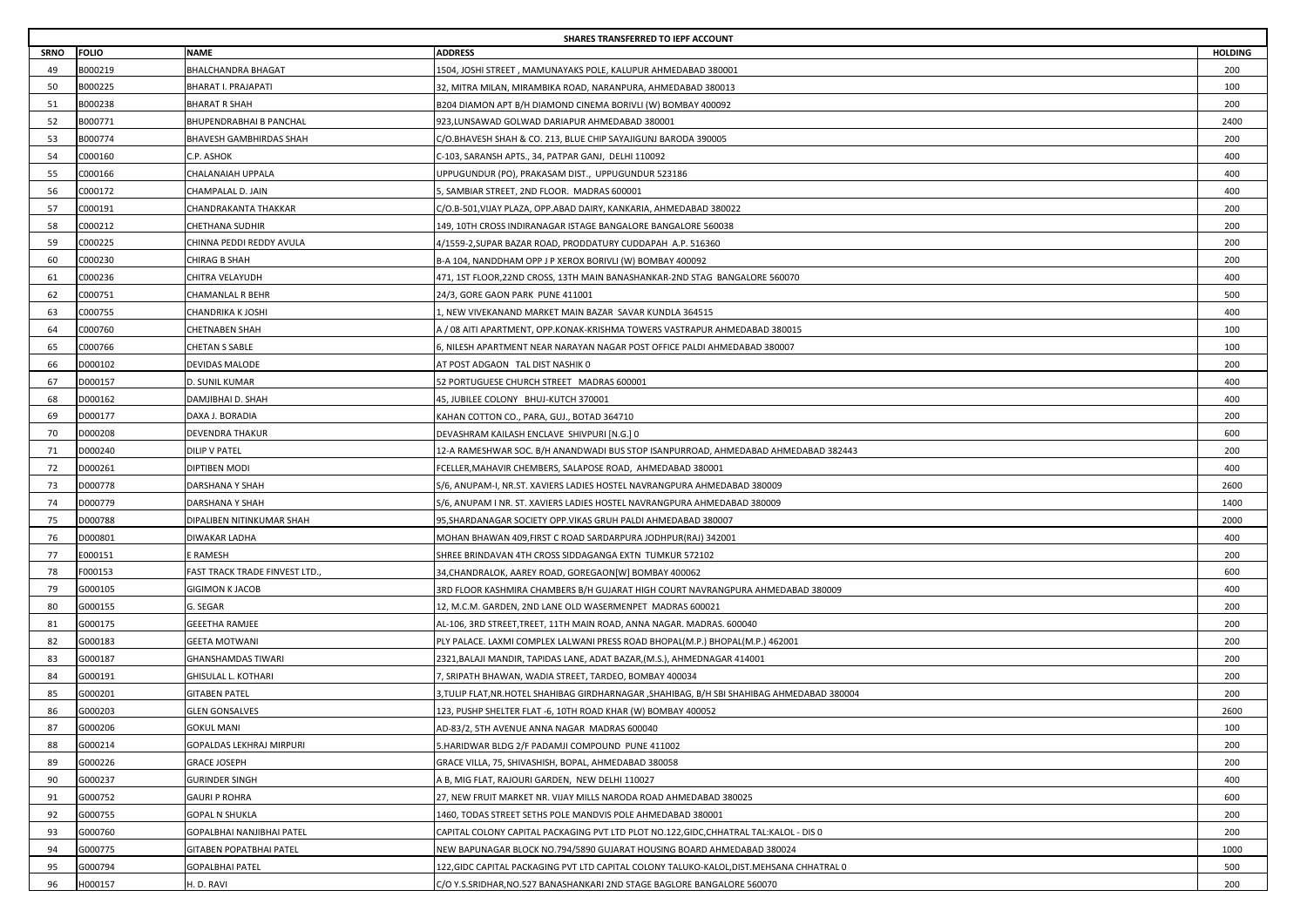|             | SHARES TRANSFERRED TO IEPF ACCOUNT |                                   |                                                                                                             |                |  |
|-------------|------------------------------------|-----------------------------------|-------------------------------------------------------------------------------------------------------------|----------------|--|
| <b>SRNO</b> | FOLIO                              | NAME                              | <b>ADDRESS</b>                                                                                              | <b>HOLDING</b> |  |
| 97          | H000161                            | H.MEENAKUMARI                     | NO-65,1ST MAIN LOWER PALACE OR CHARDS BANGALORE BANGALORE 560003                                            | 400            |  |
| 98          | 1000164                            | HAMAL K. SHAH                     | D-22 GHANSHYAMNAGAR SOC., OPP. R.T.O. , SUBHASH BRIDGE, AHMEDABAD 380027                                    | 200            |  |
| 99          | 1000205                            | HASMUKH KACHARALAL MEHTA          | 401-VIBHUTI APT., PANDOL NI POLE, NANAVAT, SURAT 395003                                                     | 200            |  |
| 100         | H000211                            | HEENA SHAH                        | 76/A, ABDUL REHAMAN STREET, MANSAGAR, 4TH FLOOR, BOMBAY 400003                                              | 200            |  |
| 101         | H000215                            | HEMA L ROHRA                      | 40, VAKILWADI SOCIETY, L.G. HOSPITAL ROAD, MANINAGR, AHMEDABAD 380008                                       | 200            |  |
| 102         | 1000229                            | HEPHZI BHAKAMALRAJ                | C/O MR.KAILASNATHAN, KH-18,SECTOR-19, GANDHINAGAR (GU 382019                                                | 800            |  |
| 103         | H000773                            | HARDEVSINH NIRMALSINH JADEJA      | 2 PRIYAL APARTMENTS RANG VARSHA SOCIETY,NR. NEW SHARDA MANDIR SCHOOL,PALDI AHMEDABAD 380007                 | 1000           |  |
| 104         | 000169                             | INDUMATI DESAI                    | G-2 KALPANA BESANT STREET SANTA CRUZ(W) BOMBAY BOMBAY 400054                                                | 100            |  |
| 105         | 000175                             | VIN JOSEPH                        | GRACE VILLA, 75, SHIVASHISH, BOPAL, AHMEDABAD 380058                                                        | 200            |  |
| 106         | 000762                             | QBAL M SHAIKH                     | T.F/16,SAHARA APPARTMENT NO-2 BLOCK-4,OPP-NAWAB PLAZA JUHAPURA,SARKHEJ ROAD AHMEDABAD 380052                | 800            |  |
| 107         | IN30002060027060                   | VIDYA SAGAR                       | 503 JODHPUR PARK CALCUTTA 700068                                                                            | 4000           |  |
| 108         | IN30009511192207                   | Mahaveer Jain                     | No 5/1, Madhu Bangle Store, K V M Street, Vellore 632004                                                    | 400            |  |
| 109         | IN30021412839586                   | S R NATARAJAN                     | 4 ANNA STREET PAVENDAR NAGAR RANGAPURAM VELLORE 632009                                                      | 50             |  |
| 110         | IN30021413565753                   | NITIN KUMAR RATERIA               | SUBHASH CHOWK RAIGARH 496001                                                                                | 24             |  |
| 111         | IN30021414204544                   | MANOJ KUMAR PANDEY                | C/I SUNAYAN CHASMA GHAR DR CHAKRAVARTHY KE PASS CARONA CHAWK SADAR BAZAR BILASPUR 495001                    | 50             |  |
| 112         | N30023911549537                    | C.R.P.S.KRISHNA DR                | 10/4 BLOCK 10, FLAT 4 , KRUPA CPLX, SAFILGUDA HYDERABAD ANDHRA PRADESH 500056                               | 550            |  |
| 113         | IN30023912563446                   | RAGHU BHARADWAJ H K               | NO.292, 3RD MAIN ROAD, N R COLONY, BASAVANAGUDI, BANGALORE. BANGALORE. 560019                               | 100            |  |
| 114         | IN30039416103819                   | AMIT BANSAL                       | WARD NO 6 MUKTSAR DIST GIDDERBAHA 152101                                                                    | 90             |  |
| 115         | IN30045013103482                   | SONAL J PARMAR                    | PARMAR HOUSE MORABADI RD NR BSNL TOWER RANCHI JHARKHAND 834001                                              | 20             |  |
| 116         | IN30097410684001                   | GUNVANTRAI B. DAVE                | MIHIR TOWER, UTTAM NAGAR BUS STOP, JAWAHAR CHOWK, MANINAGAR, AHMEDABAD. 380008                              | 2500           |  |
| 117         | IN30109810641883                   | MUKESH RAMESH KABRA               | NEW AREA WARD, NEAR SCHOOL NO 5, ATHAWADAY BAZAR, BHUSAWAL 425201                                           | $\overline{2}$ |  |
| 118         | IN30112716036866                   | SH. HARMINDER SINGH               | C\O MRS. JASWINDER KAUR TGT. PUNJAB H NO. 14 SRI DASMESH ACADEMY ANANDPUR SAHIB DISTT. ROPAR(PUNJAB) 140120 | 10             |  |
| 119         | IN30133017280506                   | ANJU BANSAL                       | 36, BHARAT PUR HOUSE KHANDARI AGRA 282002                                                                   | 400            |  |
| 120         | IN30133019899045                   | VIKAS GUPTA                       | IG 73 NEW SUBHASH NAGAR BHOPAL MP 462023                                                                    | 50             |  |
| 121         | IN30133020221792                   | LAXMI PRASAD TIWARI               | H NO 81/1 GANDHI WARD PANAGAR JABALPUR 482002                                                               | 30             |  |
| 122         | IN30155720927529                   | MALTI KUMARI                      | C/O ALLAHABAD BANK BHAGALPUR UNIVERSITY BRANCH POST TNB COLLEGE BHAGALPUR 812007                            | 425            |  |
| 123         | IN30169611348962                   | BIMLA                             | C/O KULDEEP KUMAR INS JARAWA C/O NAVY OFFICE HADDO PORT BLAIR, ANDAMAN 744101                               | 18             |  |
| 124         | IN30177410692594                   | PREETI BIYANI                     | 10 BARKAT NAGAR TONK PHATAK JAIPUR 302021                                                                   | 12             |  |
| 125         | IN30177411948410                   | DURAIRAJ KARTHIKEYAN              | NEW NO 5 SUBRAMANIAPURAM SOUTH EXTN 8TH STREET KARAIKUDI 630002                                             | 190            |  |
| 126         | IN30177414741298                   | T P K NATARAJAN                   | NO 26 G KUMBAKONAM ROAD PANRUTI 607106                                                                      | 100            |  |
| 127         | IN30181110012197                   | AUGUSTINE XAVIER                  | MUTHUPLACHAL HOUSE KOONAMPARAYIL TEXTILES THOPRANKUDY P. O. IDUKKI 685515                                   | 200            |  |
| 128         | IN30198310386062                   | HARI OM                           | INFRONT AMBEDKAR SCHOOL, VIJUALI ROAD - BAH, AGRA (U.P.) 283104                                             | 100            |  |
| 129         | IN30216410264314                   | R KASI VISWANATHAN                | 3/557, MADURAI- MANDAPAM ROAD PARAMAKUDI PARAMAKUDI 623707                                                  | 1              |  |
| 130         | IN30226910783136                   | MISTRY VINAYAK CHANDRAMOHAN       | 10 ANANT NIVAS, SUBHASH NAGAR, BANDRA E, MUMBAI 400051                                                      | 239            |  |
| 131         | IN30226912544114                   | ASHISH KUMAR                      | H NO 21 MOH MULTANI CHOWK HISAR HISAR HARYANA INDIA 125001                                                  | 43             |  |
| 132         | IN30232410670234                   | BHIMISETTI SRINIVASA CHAKRAVARTHY | D NO-58-20-32/1, APSEB COLONY OPP MUNICIPAL PUMP HOUSE BUTCHIRAJUPALEM, GOPALAPATNAM VISAKHAPATNAM 530027   | 100            |  |
| 133         | IN30286310222835                   | VADLAMANI NAGA DEEPTHI            | DOOR NO 7-8-22 VELAMURI VARI STREET RAMARAOPET KAKINADA 533004                                              | 100            |  |
| 134         | IN30316510002994                   | GRANDHI MALLESWARI                | H.NO.3-27 (2) CHAVALA VARI STREET SATYANARAYANAPURAM ONGOLE 523002                                          | 200            |  |
| 135         | J000160                            | J.V.S SUBRAHMANYAM                | GLOBAL TRUST BANK LTD, OXFORD PLAZA S.D.ROAD SECUNDERABAD 500001                                            | 400            |  |
| 136         | J000162                            | JAGADESHWAR RAO PORANDLA          | H.NO.16-1-30/I/2, JAYA NAGAR COLONY, SAIDABAD HYDERABAD 500059                                              | 400            |  |
| 137         | J000175                            | JAI DAYAL                         | B-1 MADHAV KUNJ PRATAP NAGAR AGRA 282010                                                                    | 200            |  |
| 138         | 1000178                            | <b>IAMANABEN HARDASANI</b>        | DARIYALAL SALES CORPORATION, OLD MAHAJAN CHOWK, MORBI 363641                                                | 200            |  |
| 139         | 1000189                            | <b>JAY I SAIGAL</b>               | ARYA, B-30.STERLING CITY, BOPAL AHMEDABAD AHMEDABAD 380059                                                  | 400            |  |
| 140         | J000195                            | JAYANT HARILAL PAREKH             | AMBICA APARTMENT GR.FLOOR R.NO 5 DATT MANDIR ROAD,M.B. ESTATE VIRAR(WEST)BOMBAY VIRAR 401303                | 200            |  |
| 141         | 1000197                            | IAYANT V. NAVALE                  | 172, ARWADE CHAL, MAHAVIR NAGAR, SANGLI 416416                                                              | 400            |  |
| 142         | 1000208                            | <b>IAYENDRA DAVE</b>              | 20,AKASHNEEM, VASTRAPUR AHMEDABAD 380052                                                                    | 200            |  |
| 143         | J000217                            | JAYPRAKASH KHODIDAS PATEL         | 3, JAVAHAR KUNJ SOC., OPP. OLD WADAY NR. SHANTINAGAR ASHRAM ROAD AHMEDABAD 380013                           | 200            |  |
| 144         | J000248                            | JITESH M. BHINDE                  | 12, KESHAVJI NAIK RD.1ST FL., R.NO.2, BHAT BAZAR, BOMBAY 400009                                             | 200            |  |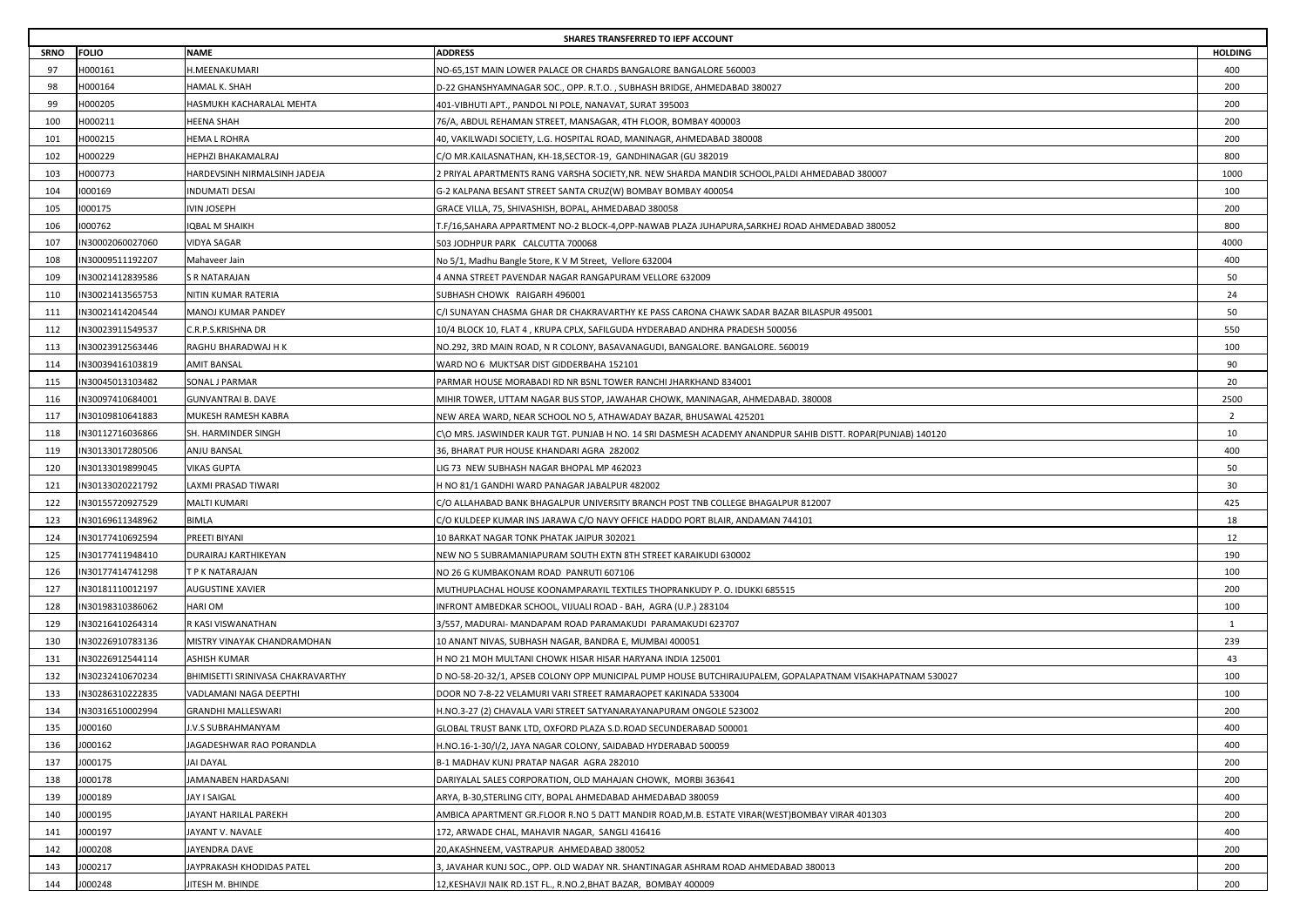|             | SHARES TRANSFERRED TO IEPF ACCOUNT |                              |                                                                                             |                |  |
|-------------|------------------------------------|------------------------------|---------------------------------------------------------------------------------------------|----------------|--|
| <b>SRNO</b> | <b>FOLIO</b>                       | <b>NAME</b>                  | <b>ADDRESS</b>                                                                              | <b>HOLDING</b> |  |
| 145         | J000789                            | JAYARAMAN MANIIYER           | SYNDICATE BANK ZONAL OFFICE.NEPTUNE TOWERS ASHRAM ROAD AHMEDABAD 380009                     | 400            |  |
| 146         | J000807                            | JITENDRA R KANKUWALA         | 1597, HALDALWALA KHANCHA DHALS POLE ASTODIA AHMEDABAD 380001                                | 500            |  |
| 147         | K000011                            | <b>KANTIBHAI PATEL</b>       | Z-3/4 SAKAL APTS OPP. POST OFFICE NARANPURA AHMEDABAD 380013                                | 6000           |  |
| 148         | K000160                            | K SATHIYAMOORTHY             | 140 P V KOIL STREET UDUMALPET 642126                                                        | 200            |  |
| 149         | K000163                            | K SHAMBHULINGAPPA            | C/O T M BASAVARAJ URBAN CO-OP BANK LTD V L ROAD DAVANGERE 577001                            | 400            |  |
| 150         | K000189                            | KAILASHVATI MEHTA            | 8,RANJIT SADAN -I, CHOPASNI ROAD, SARDARPURA, JODHPUR 342003                                | 200            |  |
| 151         | K000199                            | KALPANA K.SHAH               | -46,TARA BAG ESTATE, NR.CENTRAL CINEMA, CHARNI ROAD STATION BOMBAY 400004                   | 200            |  |
| 152         | K000211                            | KALYAANAKUMAR VENKATESAN     | 14, NADU KALLUKARA STREET THIRCHY (T.N.) 620008                                             | 400            |  |
| 153         | K000231                            | <b>KAMLABEN PANDEY</b>       | FLAT NO.4 SHAILY APT., VAKILWADI, OPP. L. G. HOSPITAL ROAD,MANIA AHMEDABAD 380008           | 200            |  |
| 154         | K000236                            | KAMLESH BHUTARA              | C/O MOOLCHAND DHOOT, PLOT NO.180,SARDARPURA FIRST- C ROAD, JODHPUR 342003                   | 100            |  |
| 155         | K000243                            | KAMLESH KUMARI SAXENA        | 557 /8 OM NAGAR ALAMBAGH LACKNOW UP 226005                                                  | 200            |  |
| 156         | K000248                            | KAMLESH SIN GHVI             | 'MEENU FLATS " NEW NO.8/3 , OLD NO. 7/3, RAJESWARI STREET, PERAMBUR CHENNAI 600011          | 400            |  |
| 157         | K000258                            | <b>KANCHAN DEVI</b>          | MYSOLITE ELECTRIC CO NEW CLOTH MARKET DAVANGERE BELLARY 583101                              | 200            |  |
| 158         | K000263                            | <b>KANCHANBEN SHAH</b>       | C/O G U SHAH, AT & PO.PANTHAWADA DEESA [B.K.] 385545                                        | 200            |  |
| 159         | K000285                            | RAMPAVAN INVESTMENTS PVT LTD | NO.: 16-1-46A, M.F.ROAD HINDUPUR (A.P.) 515201                                              | 1200           |  |
| 160         | K000291                            | KASHMIRA S BRAHMBHATT        | AT & PO.PANTHWADA,   TA.DHANERA [B.K 385545                                                 | 400            |  |
| 161         | K000293                            | KAUSHAL KIRIT SHAH           | I, SUNDERVAN TWIN BUNGLOWS, NR. SHRI RANGVILLA ROW HOUSE, VASTRAPUR, AHMEDABAD 380015       | 800            |  |
| 162         | K000313                            | KHAIRUN A GHIYAWADWALA       | WORAWAD NO.2, WANKANER 363621                                                               | 400            |  |
| 163         | K000317                            | KHUSHAL DAS V. CHOWLA        | 57,JAY SHRI AMBICA SOCIETY, SANTKANWAR COLONY. BARODA 390006                                | 200            |  |
| 164         | K000366                            | KRISHNAVENI REDDY MALLU      | 6-3-347/13,DWARKAPURI COLONY, PANJAGUTTA, HYDERABAD 500482                                  | 200            |  |
| 165         | K000369                            | KU. MEERA BAGHEL             | 582 BHAGIRATH PURA INDORE 452003                                                            | 200            |  |
| 166         | K000383                            | KUNDANLAL                    | BQ-8, SHALIMAR BAGH DELHI 110052                                                            | 400            |  |
| 167         | K000389                            | KUSUM L. SARAF               | GARUD PLOT, NEAR SATARA BRIDGE, YEOLEKAR BULDING, BHUSAWAL 425201                           | 200            |  |
| 168         | 〈000764                            | KRISHNAKANT TRAMBAKLAL DAVE  | C/32, MALHAR APARTMENTS B/H TELEPHONE EXCHANGE VASNA AHMEDABAD 380007                       | 200            |  |
| 169         | K000776                            | KAILASBEN KRISHNAKANT KHAMAR | 31,KESARIYAJINAGAR SOCIETY BEHIND VASANA BUS STAND VASANA AHMEDABAD 380007                  | 200            |  |
| 170         | K000818                            | KETAN AJITRAY VORA           | B-2/9, SAINATH APPTS. BEHIND JANPATH SOCIETY GHODASAR KANS AHMEDABAD 380050                 | 200            |  |
| 171         | L000004                            | LALIT KUMAR H. SANGHVI       | B-51, MALHAR FLAT B/H TELE EXACHANGE VASNA AHMEDABAD 380007                                 | 1000           |  |
| 172         | L000168                            | LALIT                        | H.NO.9,C-1,M.I.D.C MIRJOLE RATNAGIRI-MAH 415639                                             | 600            |  |
| 173         | L000190                            | LAXMI NARAYAN SARSWATI       | C/O SARSWATI MATELS, 14-C,HEAVY IND.AREA, BAFNA DAL MILLS COMPOUND, JODHPUR 342003          | 400            |  |
| 174         | L000755                            | <b>LALIT H SANGHVI</b>       | B/51, MALHAR FLATS B/H TELEPHONE EXCHANGE VASNA AHMEDABAD 380007                            | 1000           |  |
| 175         | M000019                            | <b>MEENA SHAH</b>            | 3/3/A, SHREE JIBAG FLATS, B/H NAVRANGPURA POLICE STATION  AHMEDABAD 380009                  | 1000           |  |
| 176         | M000154                            | M R INDRA                    | 14 II MAIN ILANGONAGAR PONDICHERRY 605011                                                   | 800            |  |
| 177         | M000182                            | MADHAVDAS VANGANI            | 205/21,SINDHU BLDG, SION [E] BOMBAY 400022                                                  | 200            |  |
| 178         | M000188                            | MADHU R AGARWAL              | 28/231, UNNAT NAGAR-2, GORE GAON [W] BOMBAY 400062                                          | 2000           |  |
| 179         | M000190                            | MADHUBALA JAIN               | 117 NIRMALA NIWAS B AI MAI MERWANJI STREET PAREL ,BOMBAY BOMBAY 400012                      | 200            |  |
| 180         | M000206                            | <b>MAGNA RAM</b>             | C/O BHADU FURNITURE HOUSE NEW PANCHU BUSSTAND PO NOKHA BIKANER 334003                       | 200            |  |
| 181         | M000248                            | MALAY CHATTERJEE             | BATA INDIA LTD. PLOT NO-474-476 IV-PHASE,PENNYA INDUSTRIAL ARE BANGALORE 560058             | 400            |  |
| 182         | M000252                            | MALLESWARI SAKARAY           | PLOT NO.44,RAMJALA ROAD H.NO.4/343/31, NR.VIGNAN COACHING CENTRE ADONI 518301               | 400            |  |
| 183         | M000279                            | <b>MANISH HINGORANEY</b>     | B-102 SATELLITE PLAZA, PREMCHAND NAGAR ROAD, VASTRAPUR, AHMEDABAD 380015                    | 400            |  |
| 184         | M000286                            | MANISHA L. THAKKAR           | MANISHA ELECTRONICS,P-13, SANGINI, PARIMAL RAILWAY CROSSING. AHMEDABAD 380006               | 200            |  |
| 185         | M000287                            | MANISHA MANUKANT ZOTA        | B-2, APSARA SOCIETY, NEAR BESANT HALL, SONI FALIA, SURAT 395003                             | 200            |  |
| 186         | M000295                            | MANJU DEVI SUGANDH           | MADAN SADAN, MAHA MANDIR BAGH NR. RAMLILA MAIDAN SIKAR (RAJ.) 332001                        | 200            |  |
| 187         | M000310                            | MANJUSHREE DHOOT             | JIIJAIWANTI 653 NARAYAN PETH APPA BALWANT CHOWK - PUNE 411030                               | 200            |  |
| 188         | M000324                            | MANSI R. NARANG              | A/5,BAPUKRIPA SOCIETY, OPP.RUTURAJ SOCIETY, MEMNAGAR, AHMEDABAD 380052                      | 200            |  |
| 189         | M000343                            | MAYUR R. PARIKH              | 1, PARASKUNJ SOC. PART-1, NR. UMIYA-VIJAY, SATELITE ROAD, AHMEDABAD 380015                  | 800            |  |
| 190         | M000358                            | MEERABHAYI                   | W/O J.SATYANARAYANA DR.NO.86-23-16,V.L.PURAM, RAJAHMUNDRY EG.DT.AP 533103                   | 200            |  |
| 191         | M000378                            | MINADEVI KANODIA             | C/O M.L.ENTERPRISES, SHOP NO.1,NEW L.K.TRUST BLDG., 3RD FLOOR,REVDI BAZAR, AHMEDABAD 380002 | 400            |  |
| 192         | M000389                            | MITHLESH BANSAL              | C/O DR.V. BANSAL MAT AND MET ENGG DEPT I.I.T. KANPUR KANPUR 208016                          | 100            |  |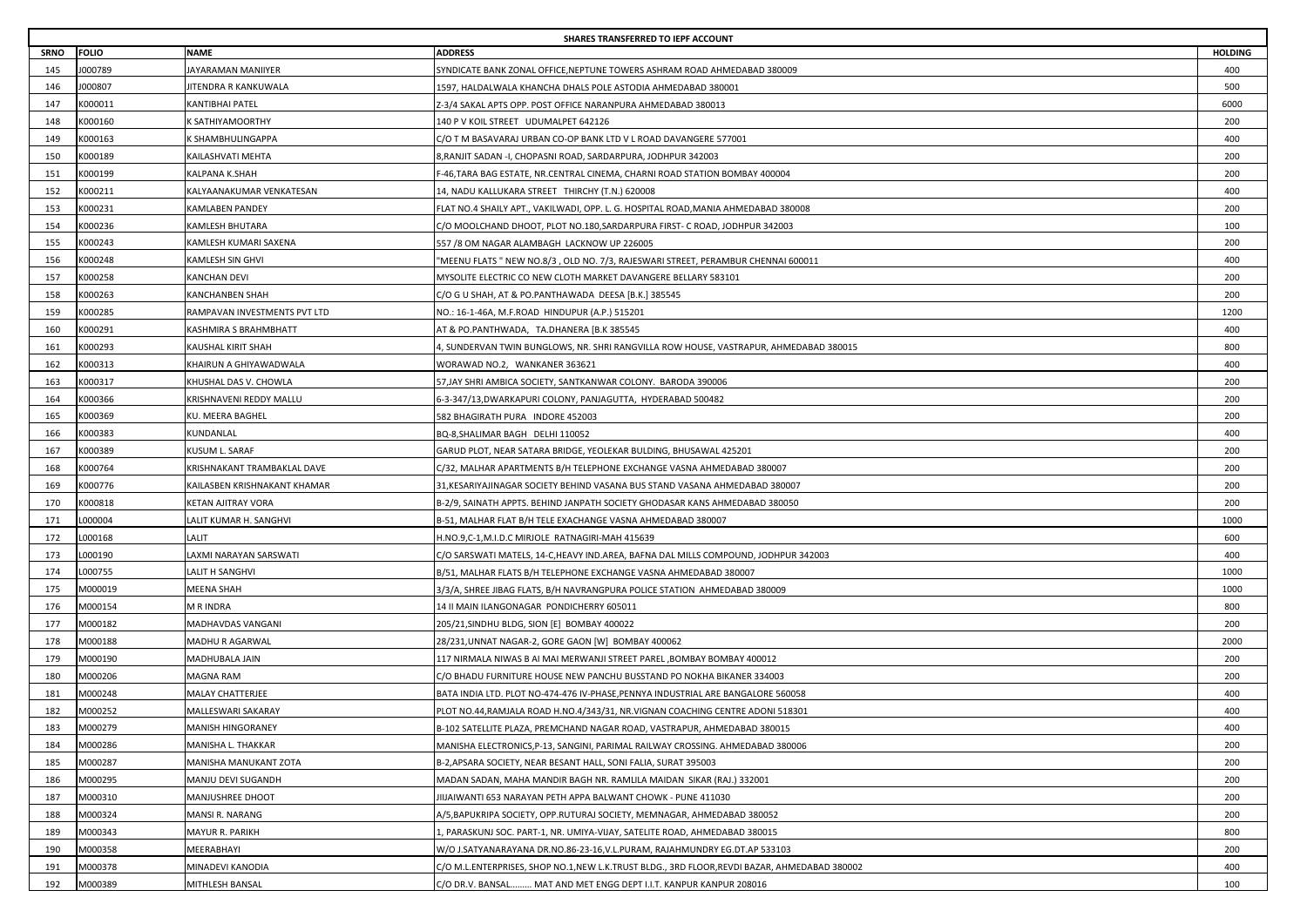|             | SHARES TRANSFERRED TO IEPF ACCOUNT |                                |                                                                                                             |                |  |
|-------------|------------------------------------|--------------------------------|-------------------------------------------------------------------------------------------------------------|----------------|--|
| <b>SRNO</b> | <b>FOLIO</b>                       | NAME                           | <b>ADDRESS</b>                                                                                              | <b>HOLDING</b> |  |
| 193         | M000399                            | MOHANLAL GUPTA                 | U.P.STATE SUGAR CORPORATION LTD. BULANDSHAHR (U 203001                                                      | 100            |  |
| 194         | A000409                            | MONISH RASIKLAL SHAH           | 202, URVASHI, PETIT HALL, MEPE AN SEA ROAD BOMBAY BOMBAY 400006                                             | 100            |  |
| 195         | VI000416                           | MR. BACHUBHAI P. PATEL         | D/9, KRANTI APPT., BHIMJIPURA, NAVA VADAJ ROAD, AHMEDABAD 380013                                            | 200            |  |
| 196         | M000423                            | MR. RAJARAM G. GAWDE           | 2/114, PRINCESS STREET KESHAV BAGH, ABB CENTRAL BANK OF INDI A BOMBAY BOMBAY 40000                          | 200            |  |
| 197         | M000437                            | MRS. RAJULKUMARI SIROYA        | 21, PALLIAPPAN STREET SOWCARPET MADRAS 600079                                                               | 100            |  |
| 198         | M000446                            | MS.KAVITA C. REVANKAR          | B/104,SUMER NAGAR,OPP,KORA KENDRA, S.V.ROAD, BORIVALI(W) BOMBAY 400092                                      | 200            |  |
| 199         | A000461                            | MUKUND GOVIND MORE             | JANKI NIWAS PLOT NO.196 LANE-4 MAHATMA NAGAR TRIMBAK ROAD NASIK 422007                                      | 200            |  |
| 200         | M000475                            | MUSHRAF KHAN PAJHAN            | 23,COZY LEATHER MART SUPER MARKETI ROAD GULBARGA KARNATAKA 585101                                           | 200            |  |
| 201         | M000795                            | MONAL S SHROFF                 | RADIOWALO BUNGLOW NO.2 SHASHI COLONY PALDI AHMEDABAD 380007                                                 | 200            |  |
| 202         | VI000805                           | MAYURI ANIL GULABANI           | 10/55 SANTOSH PARK SOCIETY NR. VIJAY NAGAR GROUND NARAYAN PURA AHMEDABAD 380013                             | 400            |  |
| 203         | M000833                            | MODI DILIPKUMAR HIRALAL        | 2198, DELHI CHAKLA JORDEN ROAD AHMEDABAD 380001                                                             | 100            |  |
| 204         | N000107                            | NUTAN PRADIP BAVISKAR          | 204519 SARANGPUR DULAT KHANA LALJI MAHARAJ CHOWK AHMEDABAD 380001                                           | 500            |  |
| 205         | N000167                            | NAGA SUDHAKARA RAO SRIKAKOLANU | CARE SASI VIJUA NADHAM, EMANI,VIA TENALI RMJ.,AP., EMANI 522308                                             | 200            |  |
| 206         | N000197                            | NARENDRA JAIN                  | 404 HOMESTEAD APT LOKHANDWALA COMPLEX ANDHERI(W) BOMBAY 400053                                              | 200            |  |
| 207         | N000202                            | NARENDRA RAJARAM PARATE        | 15/B AADHARSILA APPARTMENT, NEAR PRAKASH SOCIETY,NR. GITA MANDIR WATER TANG, MANINAGAR AHMEDABAD 380008     | 200            |  |
| 208         | V000233                            | NAVNEET KUMAR SETHIA           | KALPATARU 111, MAKER CHAMBERS NO-IV, NARIMAN POINT, BOMBAY 400021                                           | 200            |  |
| 209         | N000240                            | NAYANABEN D PATEL              | 12-A RAMESHWAR SOC. B/H ANANDWADI BUS STOP ISANPURROAD, AHMEDABAD AHMEDABAD 382443                          | 200            |  |
| 210         | N000246                            | NEELA HASMUKHLAL MEHTA         | 401-VIBHUTI APT., PANDOL NI POLE, NANAVAT, SURAT 395003                                                     | 200            |  |
| 211         | N000250                            | NEELAM RANI BIMAL              | C/O ANIL KUMAR BIMALS CHIEF JUDICIAL MAGISTRATE NARNAUL 123001                                              | 200            |  |
| 212         | V000262                            | NEHA TOLANI                    | 13, CHITRALEKHA, (AOF), NEAR R.C. CHURCH, COLABA, BOMBAY 400005                                             | 200            |  |
| 213         | <b>V000268</b>                     | NIKHIL JOSHI                   | CIVIL HOSPITAL QTRS. AGAR ROAD UJJAIN (MP) 456001                                                           | 200            |  |
| 214         | N000274                            | NILESH MOTIANI                 | 12 "SHIVAM", SATELLITE CO OP HSG LTD OPP NEHRU FOUNDATION BODAKDEV AHMEDABAD 380054                         | 1300           |  |
| 215         | N000313                            | NITA SHAH                      | A/3 SELECTION APARTMENT B/H DENABANK NR NARANPURA RLY CROSSING AHMEDABAD 380013                             | 200            |  |
| 216         | <b>V000324</b>                     | NUPUR RASTOGI                  | 195/85 JAGAT NARAIN ROAD LUCKNOW LUCKNOW 226018                                                             | 400            |  |
| 217         | V000799                            | NISITH SHAH                    | 6/A, ORIENT APARTMENT NR AROMA SCHOOL USMANPURA AHMEDABAD 380013                                            | 400            |  |
| 218         | P000156                            | P R ANURADHA                   | W/O DR.Y PRABHAKAR REDDY 20,M C COLONY ICROSS S S DURAM TUMKUR KARNATAK 572102                              | 200            |  |
| 219         | P000165                            | P.LAKSHMI BALAJI               | 7-7-4A,S.V.D.ROAD HINDUPUR(A.P.) ANDHRA PRADESH ANDHRA PRADESH 515201                                       | 400            |  |
| 220         | P000173                            | PADMAJA RANI MAGANTI           | NO-9, POOJITHA APARTMENTS, RAGAVA NAGAR, PATAMATA LANKA, VIJAYAWADA 520010                                  | 200            |  |
| 221         | 2000203                            | PARAMESWARAN SUBRAMONI         | C/O, VYSPRIME THE VYSYA BANK LTD., DHONDUSA COMPLEX, 9/2, RESIDENCY ROAD, BANGALORE 560025                  | 2200           |  |
| 222         | P000252                            | PIYUSH AGRAWAL                 | N-4, ANDREWSGUNJ EXTN., NEAR SADIQ NAGAR. NEW DELHI 110049                                                  | 200            |  |
| 223         | P000262                            | PRABHA JAIN                    | 63, SHANTINAGAR BERASIA ROAD BHOPAL(M.P.) BHOPAL(M.P.) 462001                                               | 400            |  |
| 224         | P000277                            | PRAFFUL JAIN                   | C/O SOKAL CHAND,37-4-12 MANEMLANE,SINGHAL HOUSE KAKINADA 533007                                             | 200            |  |
| 225         | P000307                            | PRANAV GIRISHBHAI              | 8, TULSI FLATS, ARIHANT SOC., VASNA AHMEDABAD 380007                                                        | 200            |  |
| 226         | P000377                            | PURSOTAM DASS                  | FLAT NO: H-5 SHANTI CO-OP HSG SOCIETY PLOT NO-7/1, SECTOR-13, ROHINI DELHI 110085                           | 400            |  |
| 227         | P000382                            | PUSHPA GUPTA                   | C-1,1ST FLOOR, MODEL TOWN-III, DELHI 110009                                                                 | 200            |  |
| 228         | P000788                            | PRAVIN DURLABHDAS MAKWANA      | C/O MANISH P GANDHI 6/16 AVISHKAR BUILDING,SIMPOLY KASTUR PARK,OPP."SUVARN" HOSPITAL BORIVALI [WEST] 400092 | 200            |  |
| 229         | P000802                            | PATEL SHAMBHUBHAI NATVARLAL    | BAROTWADA NEAT OLD GOVERNMENT HOSPITAL DIST. AHMEDABAD DEHGAM 382305                                        | 200            |  |
| 230         | 2000817                            | PAVANITA CHITRAK SHAH          | ), RANJAN APPARTMENT, OPP.AMRAPALI FLAT SUKHIPURA, PALDI AHMEDABAD 380007                                   | 200            |  |
| 231         | R000002                            | RAGHVENDRARAO S. KUMBHARI      | C/O.FRESHTRUP FRUITS LTD. AHMEDABAD 0                                                                       | 3000           |  |
| 232         | R000109                            | RAOSAHEB JADHAV                | AT POST GHOHRAN TAL CHAUDWAD DIST NASHIK MAHARASHTRA 0                                                      | 200            |  |
| 233         | R000155                            | R R BORBORA                    | RESERVE BANK OF INDIA 2 MG ROAD HAZRATGANJ LACKNOW 226001                                                   | 400            |  |
| 234         | R000159                            | R RAMESH BABU                  | LAKSHMI VILAS BANK GD P B 210 77 THRUVE KATASAMY ST ERODE 638001                                            | 200            |  |
| 235         | R000172                            | R.PREMLATHA                    | 52 PORTUGUESE CHURCH STREET MADRAS 600001                                                                   | 400            |  |
| 236         | R000198                            | RAJ KUMARI DIKSHIT             | B-802, UDAY TOWER, ONGC COLONY, MAKARPURA ROAD. BARODA 390009                                               | 200            |  |
| 237         | R000200                            | RAJ PAL                        | H.NO.2498, SECTOR - 7A, HBC FARIDABAD 121001                                                                | 200            |  |
| 238         | R000209                            | RAJEEV MISRA                   | A-10 ANDRAPUN NEW AGRA 0                                                                                    | 200            |  |
| 239         | R000218                            | RAJENDRA B. PANCHBHAI          | MAINTENANCE DEPARTMENT VISAKH REFINERY, HPCL VISAKHAPATNAM VISAKHAPATNAM 530011                             | 400            |  |
| 240         | R000240                            | RAJESH BHURALAL MEHTA          | 105, VITRAG APT., OPP. JAIN TEMPLE, DIST. SURAT AMROLI 394107                                               | 100            |  |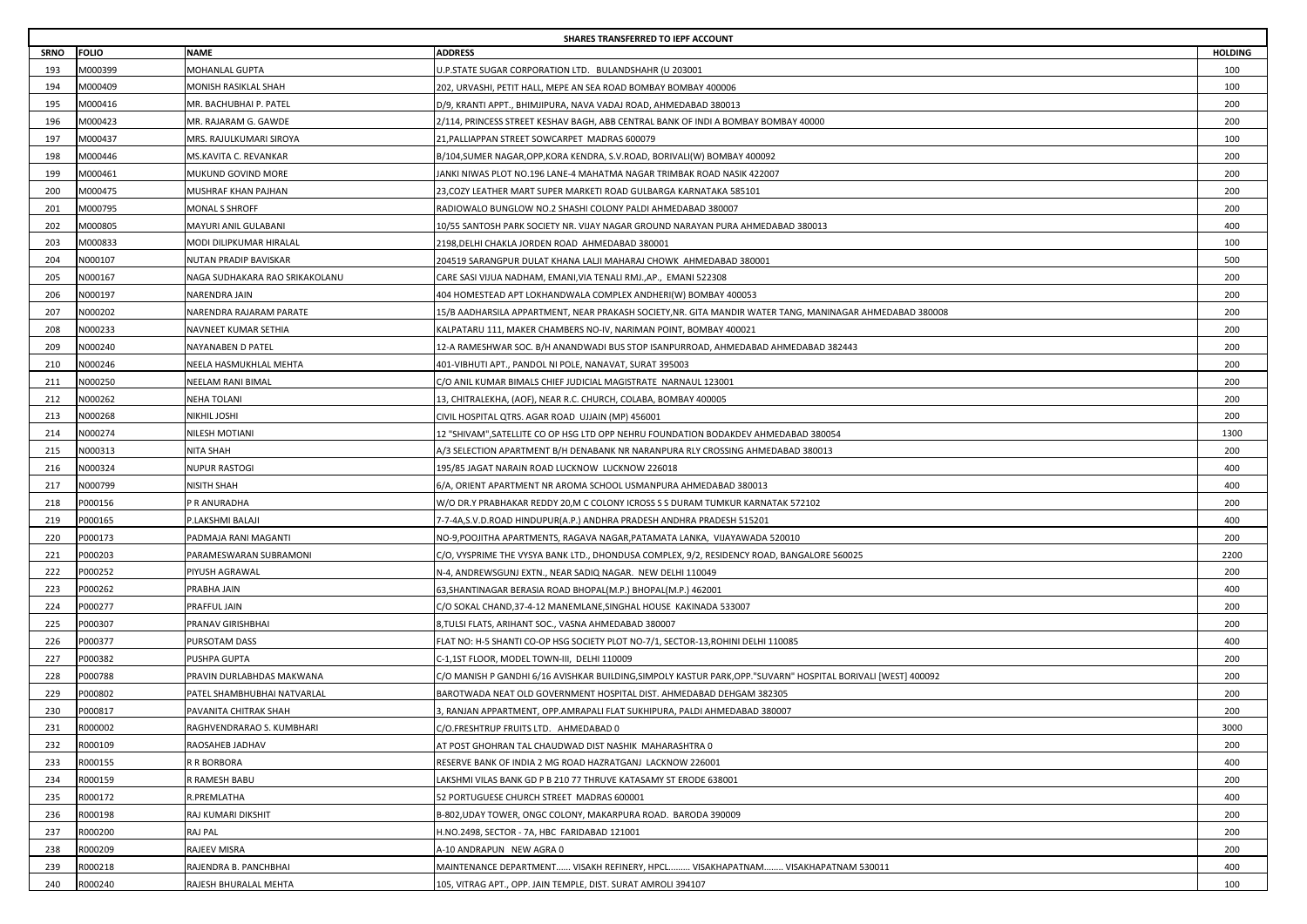|             | SHARES TRANSFERRED TO IEPF ACCOUNT |                                 |                                                                                                           |                |  |
|-------------|------------------------------------|---------------------------------|-----------------------------------------------------------------------------------------------------------|----------------|--|
| <b>SRNO</b> | <b>FOLIO</b>                       | NAME                            | <b>ADDRESS</b>                                                                                            | <b>HOLDING</b> |  |
| 241         | R000266                            | RAJESWARI RAMANATHAN            | 39, ISWARYA NAGAR, UDAMALPET 642154                                                                       | 200            |  |
| 242         | 1000287                            | RAJNIKANT MAGANLAL MAJITHIA     | GHANSHYAM NIVAS CHAKKARGADH ROAD ANAND NAGAR 365601                                                       | 200            |  |
| 243         | 3000288                            | RAJRANI ANAND                   | 26/2 EAST PATEL NAGAR 1ST FLOOR DELHI 110008                                                              | 800            |  |
| 244         | R000292                            | RAKESH BOHARA                   | 203 KOTHARI NIWAS SANATORIOM LANE GHATKOPAR (W) BOMBAY 400036                                             | 400            |  |
| 245         | R000303                            | RAKESHKUMAR SRIVASTVA           | 27, NASRATPURA GHAZIABAD[UP] 201001                                                                       | 100            |  |
| 246         | 3000306                            | RAKSHA BHARAT MEHTA             | 401-VIBHUTI APT., PANDOL NI POLE, NANAVAT, SURAT 395003                                                   | 200            |  |
| 247         | 1000315                            | RAMA K.                         | /ISRAM MOTORS, POST BOX 678, 115A, JANI JHANKHAN ROAD, MADRAS 600014                                      | 400            |  |
| 248         | R000320                            | RAMAKRISHNA BATCHU              | 25-6-36 GANJAMUARI STAEET KAKINADA 533001                                                                 | 600            |  |
| 249         | 3000327                            | RAMARAO P. V.                   | 103,BASAVESAWARA HOUSING SOC. M.C.ROAD, VIJAYNAGARA BANGALORE BANGALORE 560040                            | 400            |  |
| 250         | 1000337                            | RAMESH BABU VANIK               | C/O.SRIKANAKADURGA AUTOMOBILES PUTTURU RAJULA STREET, CHIRALA 523157                                      | 600            |  |
| 251         | 3000352                            | RAMESH MEGSINH YADAV            | REVABHAI BHUVABHAI CHAL, RABARI VASAHAT TEKRA, B/H BHAVSAR SOC.,NAVA VADAJ AHMEDABAD 380013               | 200            |  |
| 252         | R000400                            | RASHMI GUPTA                    | 1371/X CHOWK PHULLAN WALA AMRISTSAR 143006                                                                | 200            |  |
| 253         | 3000401                            | RASHMI HOSPITAL                 | CIVIL HOSPITAL QTRS AGAR ROAD UJJAIN (MP) 456001                                                          | 200            |  |
| 254         | 3000413                            | RATIBABU                        | 76-5-16 GANDHIPURAM 2 RAJAMVNDRY RAJAMVNDRY 533103                                                        | 200            |  |
| 255         | 3000415                            | RATNA YADAV                     | 186 BANSIPURA LALITPUR LALITPURA 284403                                                                   | 200            |  |
| 256         | R000424                            | RAVI S. LOHIA                   | B1/5,VIMAL VIHAR, OPP.POLICE CHOWKI, BIBWEWADI, PUNE 411037                                               | 400            |  |
| 257         | R000454                            | REVATI FISCAL SERVICES LTD.,    | 34,CHANDRALOK, AAREY ROAD, GOREGAON[W] BOMBAY 400062                                                      | 9800           |  |
| 258         | R000472                            | ROHIT KAKALDAS SHAH             | -46,TARA BAG ESTATE, NR.CENTRAL CINEMA, CHARNI ROAD STATION BOMBAY 400004                                 | 200            |  |
| 259         | R000751                            | RADHESHYAM O YADAV              | PUSHPA NAGAR,DEFENCE COLONY OPP SAIJPUR RAILWAY STATION POST SARDAR NAGAR AHMEDABAD 0                     | 200            |  |
| 260         | 3000808                            | RAM DHANI                       | C/O.MR. P K SINGH 9.A.E(T)-113 OBRA COLONY,OBRA SONBHADRA(U.P) 231219                                     | 200            |  |
| 261         | R000821                            | RAYCHANDBHAI POPAT              | C/O.M/S ASHOK CHUNILAL THAKKER 2261,MAHURAT POLE MANEKCHOWK AHMEDABAD 380001                              | 7400           |  |
| 262         | 3000824                            | RAJKUMAR H MENGHANI             | E/39, POWER HOUSE COLONY SABARMATI AHMEDABAD 380005                                                       | 200            |  |
| 263         | 3000829                            | RENURANI DAYAL                  | 3/B, TOWER-4 CENTRE POINT PANCHVATI CIRCLE AHMEDABAD 380006                                               | 2000           |  |
| 264         | 3000846                            | RAKESH AGARWAL                  | D14 GAVTHAN ROAD NO 4, CHEMBUR MUMBAI 400071                                                              | 200            |  |
| 265         | S000013                            | SHAKUNTALABEN KIRITBHAI PATEL   | C\O INDUBHAI RAOJIBHAI PATEL MOTA-PURE, CHOKASHI FALIA,  NADIAD 387001                                    | 800            |  |
| 266         | S000024                            | SONAL RAJIV SHAH                | I, VIRAM SOCIETY, SHAHIBAG, AHMEDABAD 380004                                                              | 400            |  |
| 267         | S000034                            | SURYANAGARI FIN LEASE LTD.      | 1ST FLOOR BLUE STAR COMPLEX NR HIGH COURT RLY CROSSING AHMEDABAD 380014                                   | 30000          |  |
| 268         | S000052                            | SHAILESH GANDHI                 | TRINITY ELECTRICAL MECHANICAL SERVICES PO BOX NO 8807 DUBAI UAE U A E 0                                   | 200            |  |
| 269         | 5000103                            | SANJAY HANDORE                  | AT POST ADGAON TAL DIST NASHIK 0                                                                          | 400            |  |
| 270         | S000107                            | SUKHDEV MATE                    | AT POST ADGAON TAL DIST NASHIK 0                                                                          | 200            |  |
| 271         | S000111                            | SUNIL S RAJHANS                 | I 200 BLOCK NO 34 HAL TOWNSHIP TAL NIPHAD DIST NASHIK 422207                                              | 400            |  |
| 272         | S000160                            | S N MURTHY UPADHYAYULA          | STATE BANK OF INDIA, ADB AVANIGADDA (AP), KRISHNA DT., AVANIGADDA 521121                                  | 200            |  |
| 273         | S000169                            | S. JEYANTHI                     | 28/2, DAMDDARA PURAM, I MAIN ROAD, SASTRINAGAR, ADYAR, MADRAS 600020                                      | 200            |  |
| 274         | S000180                            | S.N. RAMAKRISHNAMACHAR          | TEMPLE STREET, SHANTHIGRAMA, HASSAN TALUK, KARNATAKA, SHANTHIGRAMA 573220                                 | 100            |  |
| 275         | S000182                            | S.RAMANATHAN                    | 4 BAZAAR STREET, PUDUPALAYA, T.S.DISTRICT TAMIL NADU 606705                                               | 800            |  |
| 276         | S000195                            | SAHYOG SECURITIES PVT. LTD.     | SAHYOG SECURITIES PVT. LTD. NO-71, EUREKA CENTRE,GROUND FL KOPPIKAR ROAD,HUBLI,KARNATAKA KARNATAKA 580020 | 200            |  |
| 277         | S000200                            | SAIVANNA C                      | 142/A,2MN, GOKUL 2STG MYSURE 570002                                                                       | 400            |  |
| 278         | 6000209                            | SAMBHU PRASAD DAS               | C/O PRABIR KUMAR HIRA RANJAN PALLY PO.CHAKDAHA NADIA W.B 741222                                           | 400            |  |
| 279         | S000227                            | SANGHI CORPORATE SERVICES LTD., | OUNTAIN CHAMBERS, NANABHAI LANE FORT BOMBAY 400023                                                        | 200            |  |
| 280         | S000235                            | SANJAY BHARTIA                  | 503-A,ACCORD, CROSS ROAD NO.2,SAMARTH NAGAR, ANDHERI[W] BOMBAY 400053                                     | 200            |  |
| 281         | S000247                            | SANJAY KUMAR MANDHAWALA         | C/O MADAN LAL MANDHAWALA CLOTH MERCHANT, SADAR BAZAR KUCHAMAN CITY 341508                                 | 200            |  |
| 282         | S000253                            | SANJAY RATHI                    | BEHIND PABUJI KA CHOWK PO:- MAKRANA. MAKRANA (RAJ.) 341505                                                | 200            |  |
| 283         | S000266                            | SANTOSH KUMARI YAMDGNI          | B-9, TYPE 5 INSTRUMENTATION COLONY KOTA 324005                                                            | 200            |  |
| 284         | S000267                            | SANTOSH N BAFNA                 | 1192, BHAWANI PETH - - PUNE 411042                                                                        | 400            |  |
| 285         | S000289                            | SARLA SUTARIA                   | 103, SHREENATH COMPLEX, HIGH TENSION LION ROAD, SUBHANPURA. BARODA 390007                                 | 200            |  |
| 286         | S000313                            | SATYANARAYAN BAJAJ              | C/O BALAJI BHAVAN, 100,ASHOKNAGAR, MAHA MANDIR, JODHPUR 342010                                            | 200            |  |
| 287         | S000324                            | SAVITHA MOHAN                   | D-16,PLOT NO.473,SRESHTA, KILPAGK GARDEN ROAD, MADRAS 600010                                              | 200            |  |
| 288         | S000382                            | SHARAD BENARA                   | 23/88 LOHA - MANDI NR. RAILWAY CROSSING AGRA 282002                                                       | 200            |  |
|             |                                    |                                 |                                                                                                           |                |  |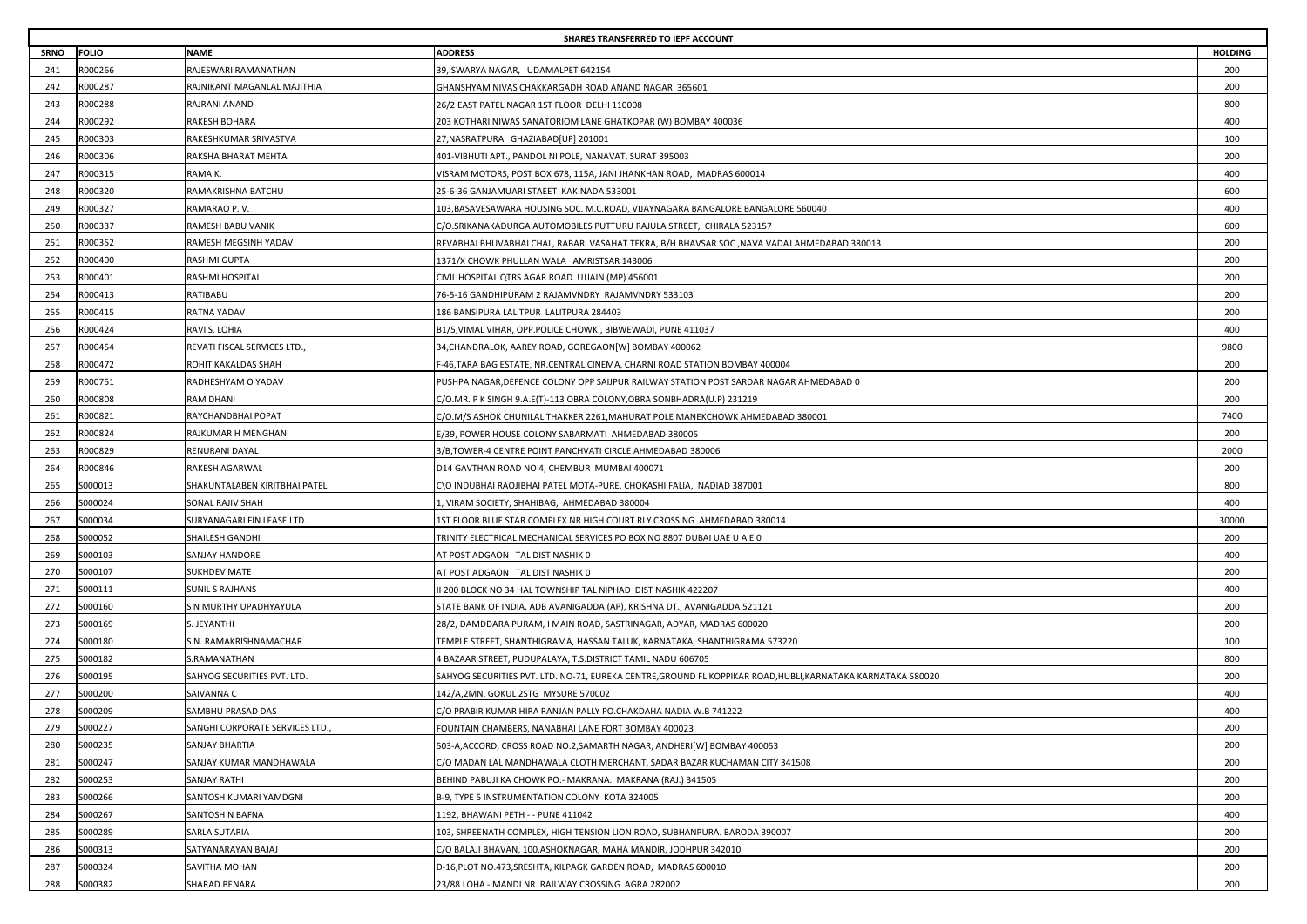|             | SHARES TRANSFERRED TO IEPF ACCOUNT |                                     |                                                                                                                |                |  |
|-------------|------------------------------------|-------------------------------------|----------------------------------------------------------------------------------------------------------------|----------------|--|
| <b>SRNO</b> | <b>FOLIO</b>                       | NAME                                | <b>ADDRESS</b>                                                                                                 | <b>HOLDING</b> |  |
| 289         | S000404                            | SHAZADA AFTAB                       | 42 PHEARS LANE CALCUTTA 700073                                                                                 | 100            |  |
| 290         | S000411                            | SHESH RAM SINGH                     | H.NO.325/1,GALI NO.14, BLOCK C,BHAJANPURA, DELHI 110053                                                        | 100            |  |
| 291         | S000414                            | SHILPA B BAFNA                      | 1192, BHAWANI PETH - - PUNE 411042                                                                             | 200            |  |
| 292         | S000419                            | SHILPABEN S ACHARYA                 | 5/B, MITRAMANDAL SOC., OPP.DARPAN ART, USMANPURA, AHMEDABAD 380013                                             | 600            |  |
| 293         | S000449                            | SHRIKUMAR VADDADI                   | SHRI KUMAR VADDADU MANAGER [MKTG],SECC OF G.M., STATE BANK OF INDIA,H.O. HYDERABAD 500195                      | 200            |  |
| 294         | S000459                            | SHYAMA PANDIT                       | C/60, MADHURIMA M.G.ROAD, KANDIVLI WEST BOMBAY 400067                                                          | 400            |  |
| 295         | S000462                            | SIDDHARTHA AGRAWAL                  | N-4, ANDREWSGUNJ EXTN., NEAR SADIQ NAGAR. NEW DELHI 110049                                                     | 200            |  |
| 296         | S000497                            | SOMOTI DEVI                         | 6/31 BARAN BHAI GALI BELAN GALI AGRA 282004                                                                    | 200            |  |
| 297         | S000499                            | SONAL UDAY SHAH                     | A/3,RIDHAM FLATS, 124,BHAIKAKANAGAR, THALTEJ AHMEDABAD 380058                                                  | 200            |  |
| 298         | 5000506                            | SREENIVASULU VELDURTHY              | SUB-ENGG 220KN SUB-STATION NR APSARA THERATER SANKARAPURAM CUDDAPAH 516002                                     | 200            |  |
| 299         | S000509                            | SRI LATHA CHIDARA                   | 11-24-167, POCHAMMA MAIDAN WARANGALD 506002                                                                    | 100            |  |
| 300         | S000516                            | SRINIVASARAO KOPPISETTI             | Q.NO. 328-F SECTOR-2 UKKUNAGARAM VISAKHAPATNAM VISAKHAPATNAM 530032                                            | 200            |  |
| 301         | S000523                            | SUBBARAJU RUDRARAJU                 | A-BLOCK, F/8, RAMALAKSHIMI ESTATE, PEDDAWALTAIR, VISAKHAPATNAM. VISAKHAPATNAM 530017                           | 400            |  |
| 302         | S000540                            | SUDHA RVIA                          | C/O NO TAX CORPORATION 134/1 MAHATMA GANDHI ROAD CALCUTTA 700007                                               | 200            |  |
| 303         | S000554                            | SUHAS R SHAH                        | 4/8 SANKET APPARTMENT, NEAR MIRAMBICA SCHOOL, NARANPURA, AHMEDABAD 380013                                      | 200            |  |
| 304         | S000577                            | SUNIL AGARWAL                       | 201, DRONA, VISHAL NAGAR, MARVE ROAD, MALAD (WEST), BOMBAY 400064                                              | 200            |  |
| 305         | S000641                            | SURESHBHAI RATANSHA GULHANE         | C/O DEVANAND TAJANE,OPP.SHUBHASH RAO DALAL, BARIPURA, RAM MANDIR, DARWHA YAVATMAL 445202                       | 200            |  |
| 306         | S000646                            | SURINDER GUPTA                      | 1371/X CHOWK PHULLAN WALA AMRISTSAR 143006                                                                     | 200            |  |
| 307         | S000653                            | SURYA PRAKASH MUNDHRA               | A/902, VIJAY PLAZA, 9TH FLOOR, KANKARIA AHMEDABAD 0                                                            | 200            |  |
| 308         | S000662                            | SUSHILA B JOSHI                     | 376 SANJAY BUILDING ELLORAPARK SHOPPING CENTRE VADODARA VADODARA 390007                                        | 100            |  |
| 309         | S000771                            | SURYANAGRI FIN LEASE LTD            | 1ST FLOOR BLUE STAR COMPLEX NR HIGH COURT RLY CROSSING  AHMEDABAD 380014                                       | 900            |  |
| 310         | 5000811                            | SAMIR N CHOKSHI                     | C/O UMESH K GANDHI 8-A,"VASUDHA" KAMDURGA SOC.NO-2 NR.ANKUR SOC.NARANPURA AHMEDABAD 380013                     | 3000           |  |
| 311         | S000823                            | SUKHDEVI ARYA                       | B / 404 SARTHI APARTMENT NEAR VISAT PETROL PUMP SABARMATI AHMEDABAD 380005                                     | 200            |  |
| 312         | 5000851                            | SANDHYABEN MUKESHBHAI PATEL         | C/O P R PATEL & SONS RAIL TOLY GONDIA DIST-BHANDARA 441614                                                     | 400            |  |
| 313         | S000882                            | S M PASHA                           | FALLAH ITTEFAQ INVESTMENTS LTD MAKLAI PARK, B WING, 1ST FLR. FLAT NO:3, 242/253, BAZAR RD. BANDR MUMBAI 400050 | 200            |  |
| 314         | T000153                            | T P K NATARAJAN                     | S/O T P KALIYAPERUMAL 6, SATTANATHAN STREET PANRUTI 607106                                                     | 100            |  |
| 315         | T000156                            | T. P. SANTHASEELAN[AGRICULCHARIST]  | NO.22, UDAYAR STREET PAKKAMADAYANPET PONDICHERRY 605008                                                        | 200            |  |
| 316         | T000170                            | TARA S. PATEL                       | 42, SWAMI AKHANDANAND SOC., PART-2, CHANDLODIYA, AHMEDABAD 382481                                              | 200            |  |
| 317         | F000179                            | TARUBEN SHAH                        | 7,VARUJAVAN FLAT, MTVAWALA FLAT, OPP. KIRANPARK ,NAVA VADAJ AHMEDABAD 380013                                   | 200            |  |
| 318         | T000186                            | TARUNLATA P. SHAH                   | 198,NEW CLOTH MARKET 1ST FLOOR, AHMEDABAD 380002                                                               | 200            |  |
| 319         | T000193                            | THOMAS PHILIP                       | 14/23,SAHYADRI NAGAR KANDIVLI(W), BAMBAY BOMBAY 400067                                                         | 200            |  |
| 320         | T000755                            | TRANS INVESTMENT AND FINANCIAL LTD. | 23, BHARAT INDUSTRIAL ESTATE BHIMPORE DAMAN 396210                                                             | 200            |  |
| 321         | T000759                            | TRUSHA KIRTIKUMAR MODI              | D/3, RADHAKUNJ SOCIETY NR SUSHIL NAGAR DRIVE-IN-ROAD AHMEDABAD 380052                                          | 400            |  |
| 322         | U000001                            | UDAY SAIT                           | 3RD FLR SEERUAI BLDG, A SLEATER ROAD BOMBAY 400007                                                             | 1000           |  |
| 323         | U000155                            | UDAYA BHASKARA RAO JINKA            | NEAR A.S.M.G.J.COLLEGE, H.NO.3-5-19, PONNOUR, PONNOUR 522124                                                   | 400            |  |
| 324         | J000157                            | JJALA KHATRI                        | H NO 352, TIBBA COLONY SURAT GARH SRIGANGANAGAR 335804                                                         | 200            |  |
| 325         | U000158                            | UJWALA SHIRWADKAR                   | 14.NIRMALKUNJ PLOT NO 70 SOIN EAST , BOMBAY BOMBAY 400022                                                      | 100            |  |
| 326         | J000177                            | JSHA C. KUKREJA                     | , GOPI KANAIYA HOUSING SOCIETY LTD., 97, S.V. ROAD, KHAR (W), BOMBAY 400052                                    | 400            |  |
| 327         | U000181                            | USHA JAIN                           | 23/1 KRISHAN NAGAR DEHRADUN 248001                                                                             | 200            |  |
| 328         | U000185                            | USHA RANI                           | H NO 2498 SECTOR 7A H B C FARIDABAD 121001                                                                     | 200            |  |
| 329         | U000190                            | UTTAMCHAND BACHHAWAT                | 64/5791, SOUTH BASTI HARPHOOLSINGH SADAR THANA DELHI 110006                                                    | 200            |  |
| 330         | V000005                            | VIDHYA R AGRAWAL                    | G-9 GEWAR COMPLEX SHAHIBAG AHMEDABAD 380004                                                                    | 100            |  |
| 331         | V000008                            | VINAYAK TOTARAM SALUNKHE            | QR. NO. 83/N2/D SECTOR, BERKHERA, BHEL BHOPAL(M.P.) 462021                                                     | 1400           |  |
| 332         | V000015                            | VIVEK SHANKARRAO GANGPALLIWAR       | B-3 PARTH APPT. PLOT NO 9 SECTOR 28 GANDHINAGAR 382028                                                         | 6000           |  |
| 333         | V000154                            | / GANESAN                           | 36/43 A RAMAR KOVIL STREET UKKADAM WEST COIMBATORE 641001                                                      | 200            |  |
| 334         | V000160                            | V.L. NARASIMHARAO KURMAPU           | K.V.C. NARASIMHARAO B.E. ASST.EXEC, BNGINEER (MB) H.NO. 15-5-40/2 TEMLPE STREET VIZIANAGARAM 535002            | 400            |  |
| 335         | V000161                            | V.LAKSHMANAN                        | 36-A, BALAJI NAGAR, ALWAR THIRU NAGAR MADRAS. 600087                                                           | 400            |  |
| 336         | V000198                            | VEDPRAKASJ BAJPAI                   | 60/39 CANAL ROAD KANPUR KANPUR 208001                                                                          | 100            |  |